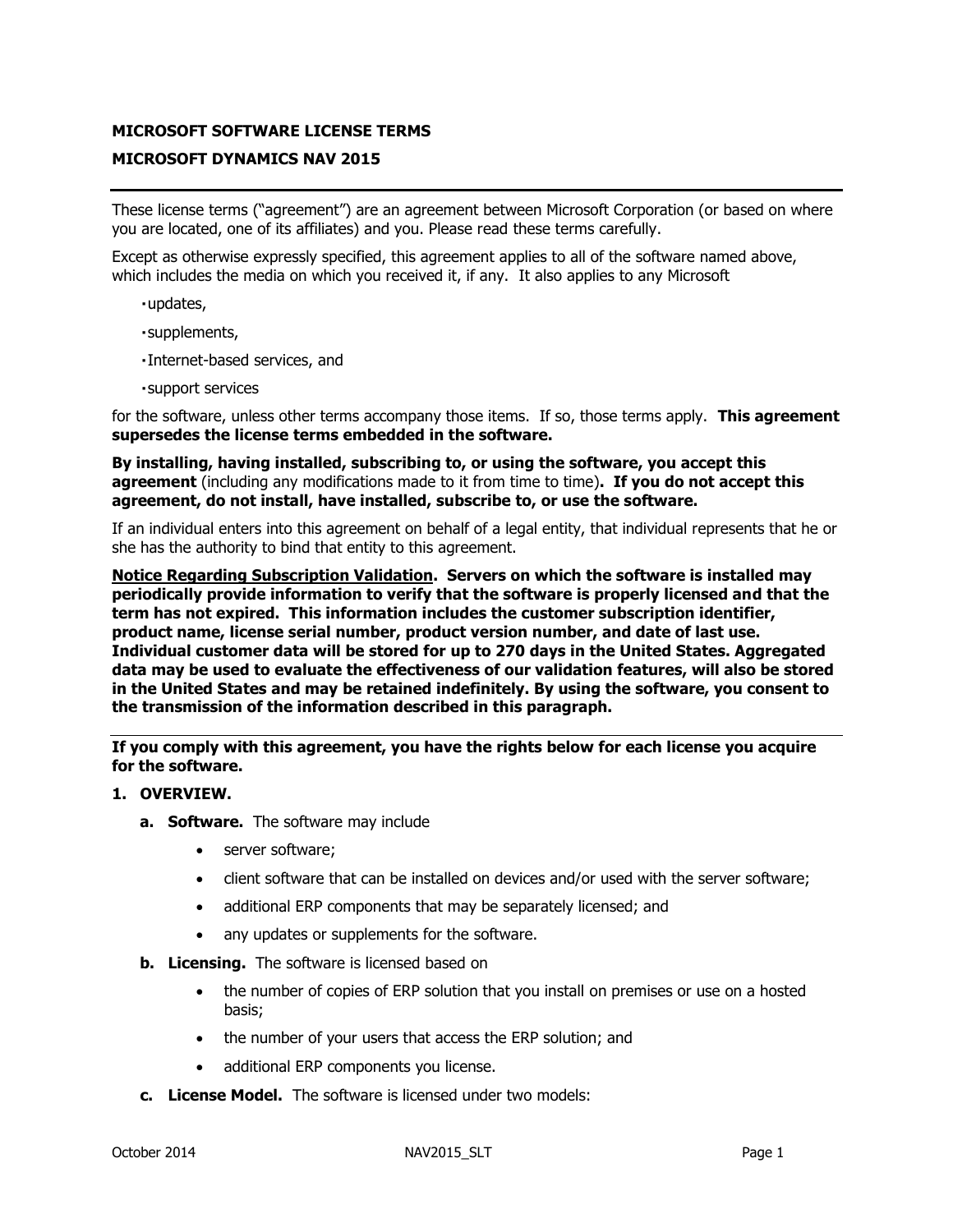- **Perpetual License Model** Under this model, you have licensed the software under perpetual license terms, as code that is installed on your premises or hosted for you by a third party acting as your agent ("Perpetual License Model").
- **Subscription License Model**  Under this model, you have licensed the software on a per user basis for a limited period, as further described in your agreement with your partner. The software may be installed on your premises with day to day management and control solely by your partner, or hosted by your partner or any third party providing services to you ("Subscription License Model").
	- $\circ$  If your license expires or terminates, your right to use the software will stop immediately. If you continue using the software after that, you could be held liable for infringement of intellectual property rights, which could result in significant damages being assessed against you or other legal remedies.

## **2. DEFINITIONS.**

- "affiliate" means any legal entity that directly or indirectly owns, is directly or indirectly owned by, or that is directly or indirectly under common ownership with a party to this agreement.
- **"Additive SAL"** means a SAL that must be used on conjunction with a base SAL.
- "**business process outsourcing**" means the contracting of a specific critical or non-critical business task, function or process to a third-party service provider, where the services provided include direct or indirect access to the software.
- "**CAL**" means client access license.
- **"client software"** means the components of the software that allow a device to access or use the server software or to use certain aspects of the server software.
- "**device**" means a single personal computer, workstation, terminal, handheld computer, mobile phone, personal digital assistant, or other electronic device.
- **"direct access"** occurs when any user logs on to the software through a Microsoft Dynamics client.
- **•** "**ERP**" means enterprise resource planning.
- "**ERP solution**" means the components of the software that control your users and financial reporting units.
- **"External Accountant User"** means a user employed by a third party to access the software, solely to provide supplemental professional accounting or bookkeeping services related to the auditing process.
- **"external user"** means your customers that are not included in the definition of "you".
- "**Full User**" means a user who has unrestricted access to all of the functionality in the server software including setting-up, administering and managing all parameters or functional processes across the ERP solution.
- "**Instance"** means an image of software that is created by executing the software's setup or install procedure or by duplicating an existing Instance.
- **"internal business purposes"** means managing your business, but not that of an independent third party.
- "Limited User" means a user who accesses your ERP solution directly or indirectly for purposes of completing only the tasks described below. Any access beyond these limitations requires a Full User.
	- (i) "Read" access to data contained in the ERP solution through any client; or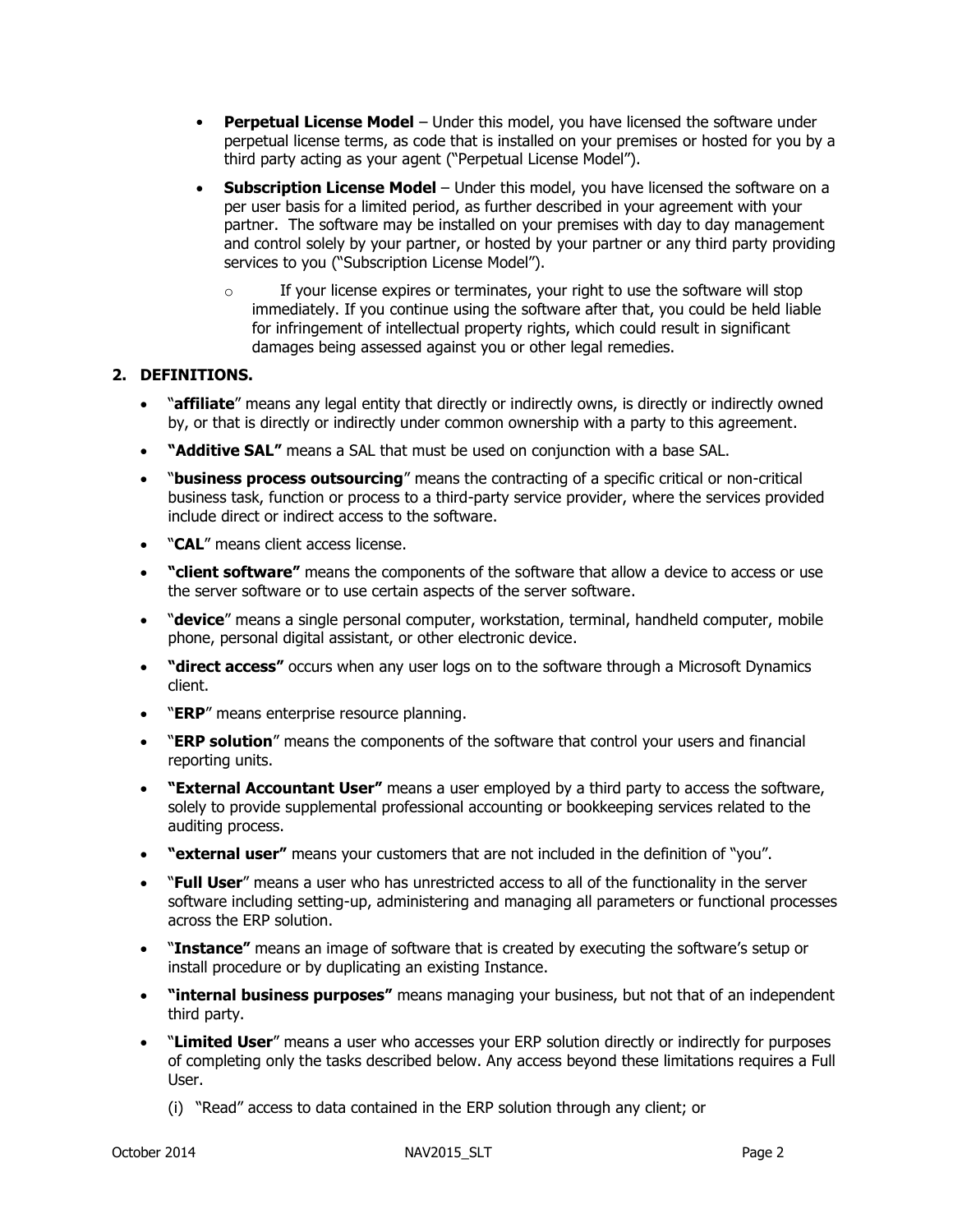- (ii) "Write" access through any client accessing the ERP solution via the Microsoft Dynamics NAV API to a maximum of 3 table objects with the following exceptions:
	- limited users are not authorized to write to any of the following tables: General Ledger Entry (table number 17), Permission Set (table number 2000000004), Permission (table number 2000000005) or Access Control (table number 2000000053); and
	- any table described in Appendix A of the software's Licensing Guide as "Limited User Included Tables" do not count towards the 3 table objects. Microsoft may update such Appendix A of the Licensing Guide from time to time, at its discretion, to include additional Tables. See the Microsoft Dynamics NAV 2015 Licensing Guide located at go.microsoft.com/fwlink/?LinkID=509810&clcid=0x409.
- **"operating system environment" or "OSE"** means all or part of an operating system Instance, or all or part of a virtual (or otherwise emulated) operating system Instance which enables separate machine identity (primary computer name or similar unique identifier) or separate administrative rights, and instances of applications, if any, configured to run on the operating system Instance or parts identified above. There are two types of OSEs, physical and virtual. A physical hardware system can have one Physical OSE and/or one or more Virtual OSEs.
- "**ownership**" means more than 50% ownership.
- "**partner**" means the entity that has signed a channel partner agreement with Microsoft authorizing it to market and distribute the software.
- **"Physical OSE"** means an OSE that is configured to run directly on a physical hardware system. The operating system Instance used to run hardware virtualization software (e.g. Microsoft Hyper-V Server or similar technologies) or to provide hardware virtualization services (e.g. Microsoft virtualization technology or similar technologies) is considered part of the Physical OSE.
- "**SAL**" means subscriber access license.
- **"server"** means a physical hardware system capable of running server software.
- **"Server Farm"** means a single data center or two data centers each physically located:
	- o in a time zone that is within four hours of the local time zone of the other (Coordinated Universal Time (UTC) and not DST), and/or
	- $\circ$  within the European Union (EU) and/or European Free Trade Association (EFTA).
- **"server software"** means the components of the software that provides services or functionality on your server.
- **"System Administrator User"** means a user accessing the software, solely to install, configure and maintain the server software, including management of user rights.
- **"Virtual OSE"** means an OSE that is configured to run on a virtual hardware system.
- "**you**" means the legal entity that has agreed to this agreement, your affiliates, and each of your, and your affiliates', employees, contractors, agents and suppliers.

### **3. INSTALLATION AND USE RIGHTS.**

- **a. Server Software.** You must purchase a server software license to use the server software. You may install an unlimited number of copies of the server software to access your ERP solution. However, you may only use the number of copies that your license key permits.
- **b. Client Software.** You may only use the client software with the ERP solution. You may install an unlimited number of copies of the client software to access your ERP solution. The client software may be used only by the number of licensed users that your license key permits.
- **c. Additional ERP Components.** If additional ERP components are available to you, you must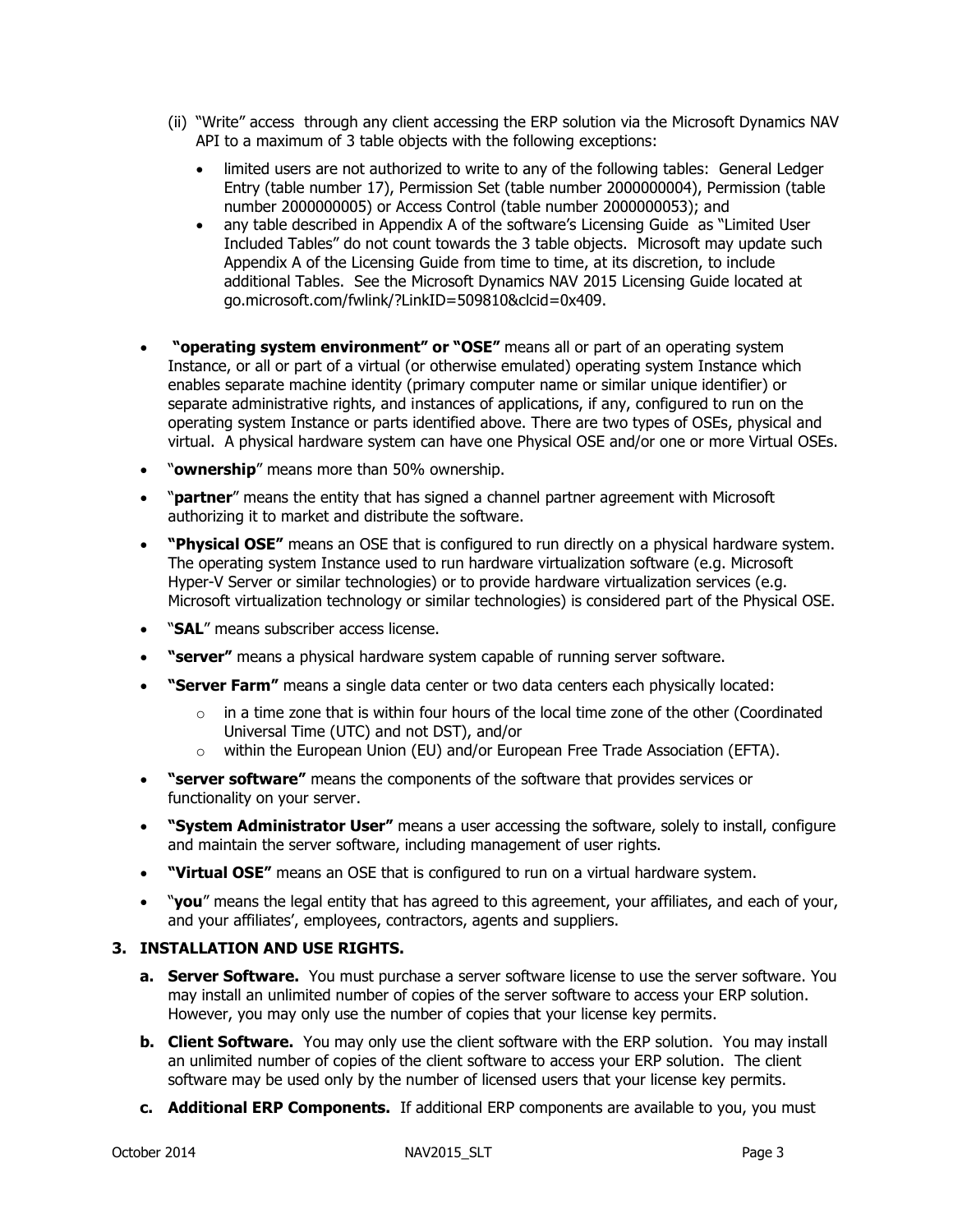obtain a separate license for each ERP solution if you wish to run an additional ERP component for multiple ERP solutions. For additional information and license restrictions regarding additional ERP components, see the Microsoft Dynamics NAV 2015 Licensing Guide located at go.microsoft.com/fwlink/?LinkID=509810&clcid=0x409.

**4. TYPES OF USER LICENSES.** Except as otherwise specified, the types of user licenses for the software are as follows:

**a. Access Licenses (CALs and SALs).** In addition to the server software license, you must acquire and assign an Access License to each user that accesses the ERP solution directly or indirectly. You need an Access License for each user that directly or indirectly accesses the ERP solution through a third party application. Access Licenses are specific to an ERP solution and may not be used with or shared among different ERP solutions.

**Types of CALs.** There are two types of CALs: Full CALs and Limited CALs.

- A "**Full CAL**" is a license that entitles a user to perform the tasks of a Full User.
- A **"Limited CAL"** is a license that entitles a user to perform only the tasks of a Limited User. You may license up to 4 Limited CALs per Full CAL.

**Types of SALs.** There are three types of SALs: Standard SALs, Extended Use Additive SALs, and Limited SALs.

- A "**Standard SAL**" is a base SAL license that entitles a user to perform Full User tasks across the ERP Solution using all of the functionality included in the Starter Pack, as described in the Microsoft Dynamics NAV 2015 Licensing Guide located at go.microsoft.com/fwlink/?LinkID=509810&clcid=0x409.
- An **"Extended Use Additive SAL"** is a license, additive to the Standard SAL, which entitles a user to perform Full User tasks using the functionality included in the Extended Pack, as described in the Microsoft Dynamics NAV 2015 Licensing Guide.
- A **"Limited SAL"** is a license that entitles a user to perform only the tasks of a Limited User.

**b. "Concurrent CALs"** are licenses that allow any user to access the ERP solution. The number of concurrent CALs licensed refers to the maximum number of users that may access the ERP solution simultaneously. You may select the Full CAL or Limited CAL as concurrent CAL types. Concurrent CALs can only be licensed under the Perpetual License Model.

**c. "User SALs"** are licenses that are specific to each user and may not be shared with other users. You may select the Standard SAL, the Extended Use Additive SAL, or the Limited SAL as user SAL types. If you select the Extended Use Additive SAL, You must license Extended Use Additive SALs for all Standard SALs. The Limited SAL grants access to the same set of functionalities that are available to users performing Full User tasks, subject to the restrictions listed in the Limited User definition. Microsoft grants you, at no charge, two SALs of the same type used by your Full Users: one specifically for an External Accountant User, and one specifically for a System Administrator User. You may permanently reassign your user SAL from one user to another. You may temporarily reassign your user SAL to a temporary user while the permanent user is absent. The External Accountant User and the System Administrator User cannot be used for any other purposes. User SALs can only be licensed under the Subscription License Model.

**d. "External Users"** You do not need Access Licenses for external users. External users must be designated in the user table for the software, and cannot use any clients provided by the Microsoft Dynamics NAV Application Programming Interface (API), such as the Microsoft Dynamics NAV 2015 Windows client, or the Microsoft Dynamics NAV 2015 Web Client. External User licenses must not be used for business process outsourcing purposes.

For additional information about the types of user licenses and the license restrictions regarding user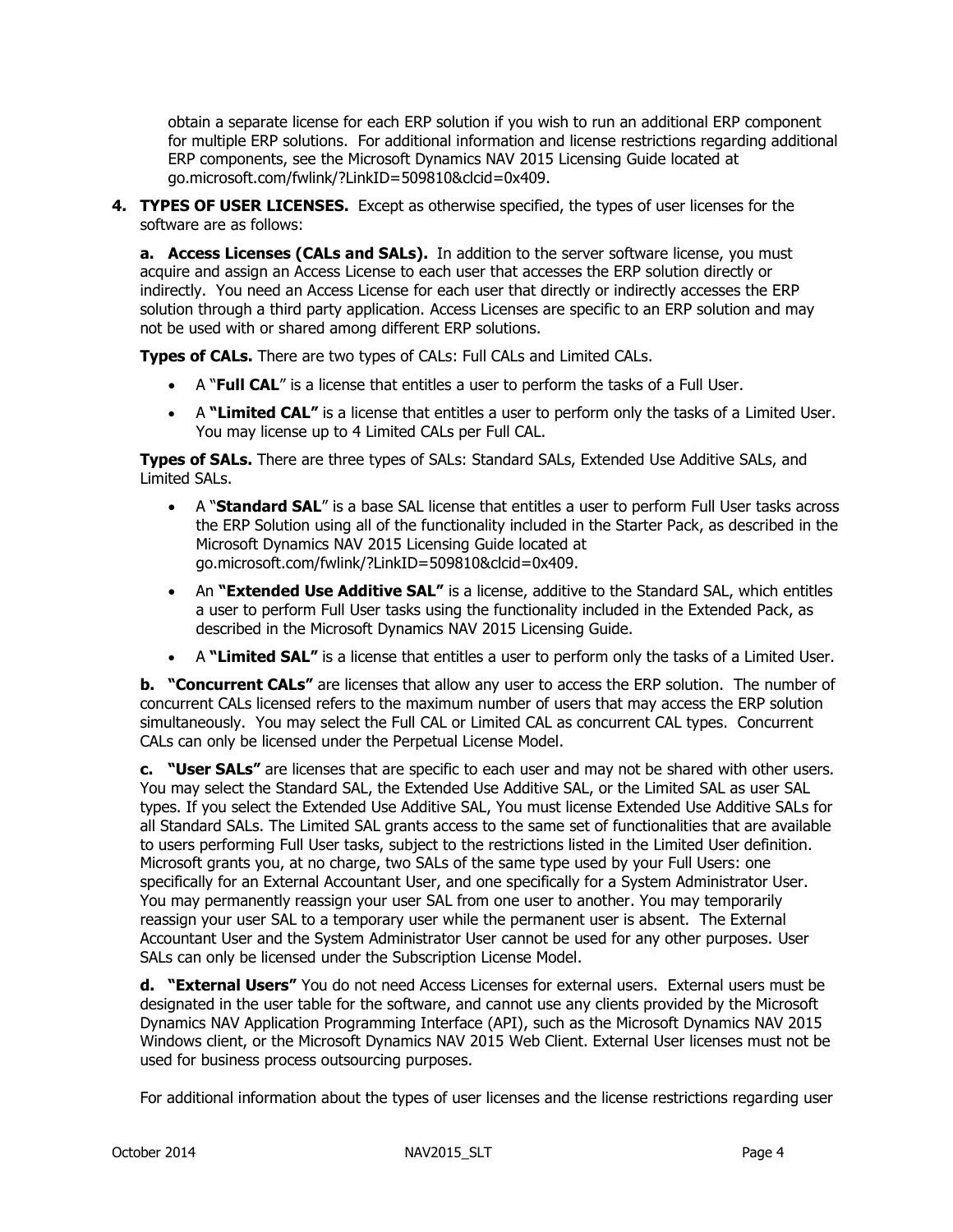licenses, see the Microsoft Dynamics NAV 2015 Licensing Guide located at go.microsoft.com/fwlink/?LinkID=509810&clcid=0x409.

## **5. TERMS SPECIFIC TO PERPETUAL LICENSE MODEL.**

 Your rights to use the software are perpetual but may be revoked if you do not comply with the terms of this agreement.

# **6. TERMS SPECIFIC TO SUBSCRIPTION LICENSE MODEL.**

- **Subscription Validation.**
	- $\circ$  Servers on which the software is installed will from time to time perform a validation check of the software. Validation verifies that the software has been properly licensed. It also verifies that no unauthorized changes have been made to the validation functions of the software.
		- $\circ$  The validation check may be initiated by the software or Microsoft. To enable validation checks, the software may from time to time require updates or additional downloads of the validation functions of the software. The updates or downloads are required for the proper functioning of the software and may be downloaded and installed without further notice to you. During or after a validation check, the server may send information about the software, the computer and the results of the validation check to Microsoft. This information includes customer subscription identifier, product name, license serial number, product version number, and the date of last use. Microsoft will use this information only to verify licensing compliance. By using the software, you consent to the transmission of this information. For more information about validation and what is sent during or after a validation check, see go.microsoft.com/fwlink/?LinkID=509810&clcid=0x409.
	- $\circ$  If, after a validation check, the software is found to be improperly licensed, Microsoft or your partner may provide notice that the software is improperly licensed, and you may
		- **•** receive reminders to obtain a properly licensed copy of the software, or
		- need to follow instructions in the notice to be licensed to use the software.
- **Term.** The term for your subscription license is set in your agreement with your partner.

### **7. ADDITIONAL LICENSING REQUIREMENTS AND/OR USE RIGHTS**

- **a. Multiplexing.** Multiplexing (sometimes referred to as "pooling") is a manner of indirect hardware or software access ("indirect access") that
	- pools connections.
	- reroutes information.
	- reduces the number of users that directly access or use the software, or
	- reduces the number of users the software directly manages.

Any user accessing the ERP Solution through a multiplexed connection must be appropriately licensed with an Access License.

- **b. Business Process Outsourcing.** You may not use the software to provide business process outsourcing services to your clients or customers. You may however make your Access Licenses available to business process outsourcers acting on your behalf and providing services to your business.
- **c. License Mobility and Outsourcing Software Management.** 
	- **License Mobility.** You may reassign your ERP Solution Licenses, for which you are under a current maintenance plan, to (i) any servers running Physical OSEs or Virtual OSEs dedicated to you and located within the same Server Farm as often as needed, or (ii) from one Server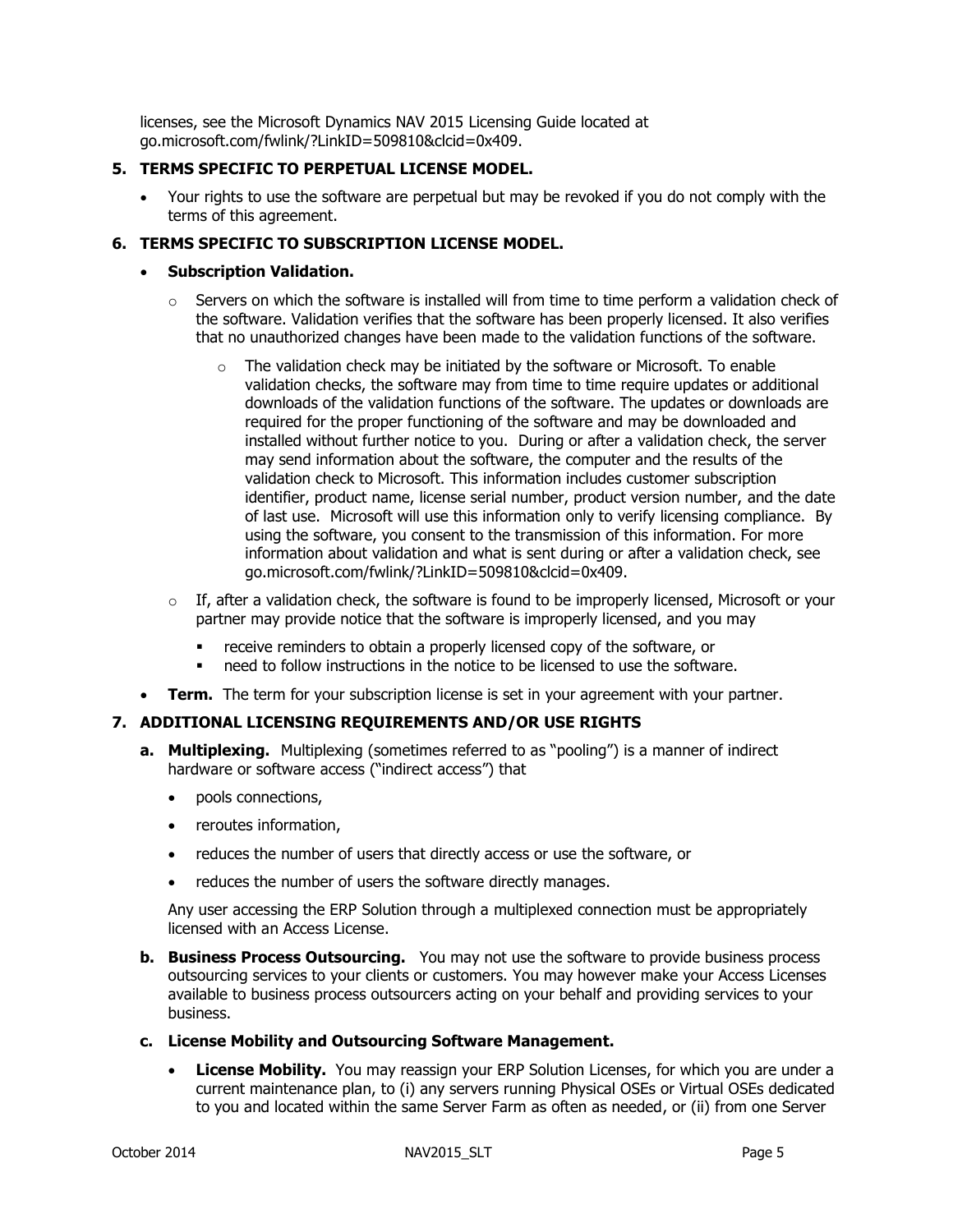Farm to another, but not on a short-term basis (i.e., not within 90 days of the last assignment).

- **Outsourcing Software Management.** You may install and use permitted copies of the software on servers and other devices that are under the day-to-day management and control of third parties, provided all such servers and other devices are and remain fully dedicated to your use. You are responsible for all of the obligations under your licensing agreement regardless of the physical location of the hardware upon which the software is used.
- **d. License Grant for Templates.** You may copy and use templates provided with the software and identified for such use in documents and projects that you create. You may distribute those documents and projects non-commercially.
- **e. Included Microsoft Programs.** The Microsoft Dynamics NAV software contains other Microsoft programs. If separate license terms accompany those components, the license terms with those components apply to your use of the components, instead of these license terms.
	- **Microsoft SQL Server-branded Components**. The Microsoft Dynamics NAV software is accompanied by Microsoft SQL Server-branded components, which are licensed to you under the terms of the respective SQL Server licenses located in the "Licenses" folder in the software's installation directory. If you do not accept the applicable Microsoft SQL Serverbranded component license terms, you may not use that component.
	- **Microsoft SQL Server Report Builder for Microsoft SQL Server 2012.** The Microsoft Dynamics NAV software is accompanied by Microsoft SQL Server Report Builder for Microsoft SQL Server 2012 (Report Builder), which is licensed to you under its own license terms located in the following installation directory for Microsoft Dynamics NAV: Program Files (x86)\Common Files\Microsoft Dynamics NAV\80\Setup\Licenses. You may use Report Builder only in conjunction with Microsoft Dynamics NAV. If you do not accept the Report Builder license terms, you may not use the Report Builder.
	- **Microsoft Exchange Web Services Managed API 1.2.** The Microsoft Dynamics NAV software is accompanied by Exchange Web Services Managed API 1.2 (EWSMA), which is licensed to you under its own license terms located in the following installation directory for Microsoft Dynamics NAV: Program Files (x86)\Common Files\Microsoft Dynamics NAV\80\Setup\Licenses. You may use EWSMA only in conjunction with Microsoft Dynamics NAV. If you do not accept the EWSMA license terms, you may not use the EWSMA.
	- **Microsoft Chart Controls for Microsoft .NET Framework 3.5 and 4.5 for Microsoft Windows Operating Systems.** The Microsoft Dynamics NAV software is accompanied by Microsoft Chart Controls for Microsoft .NET Framework 3.5 for Microsoft Windows Operating Systems (Chart Controls), which is licensed to you under its own license terms located in the following installation directory for Microsoft Dynamics NAV: Program Files (x86)\Common Files\Microsoft Dynamics NAV\80\Setup\Licenses. You may use Chart Controls only in conjunction with Microsoft Dynamics NAV. If you do not accept the Chart Controls license terms, you may not use the Chart Controls.
	- **Microsoft Report Viewer 2012 Runtime.** The Microsoft Dynamics NAV software is accompanied by Microsoft Report Viewer 2012 Runtime ("Report Viewer").
		- **Microsoft SQL Server Reporting Services Map Report Item.** Report Viewer may include features that retrieve content such as maps, images and other data through the Bing Maps (or successor branded) application programming interface (the "Bing Maps APIs"). The purpose of these features is to create reports displaying data on top of maps, aerial and hybrid imagery. If these features are included, you may use them to create and view dynamic or static documents. This may be done only in conjunction with and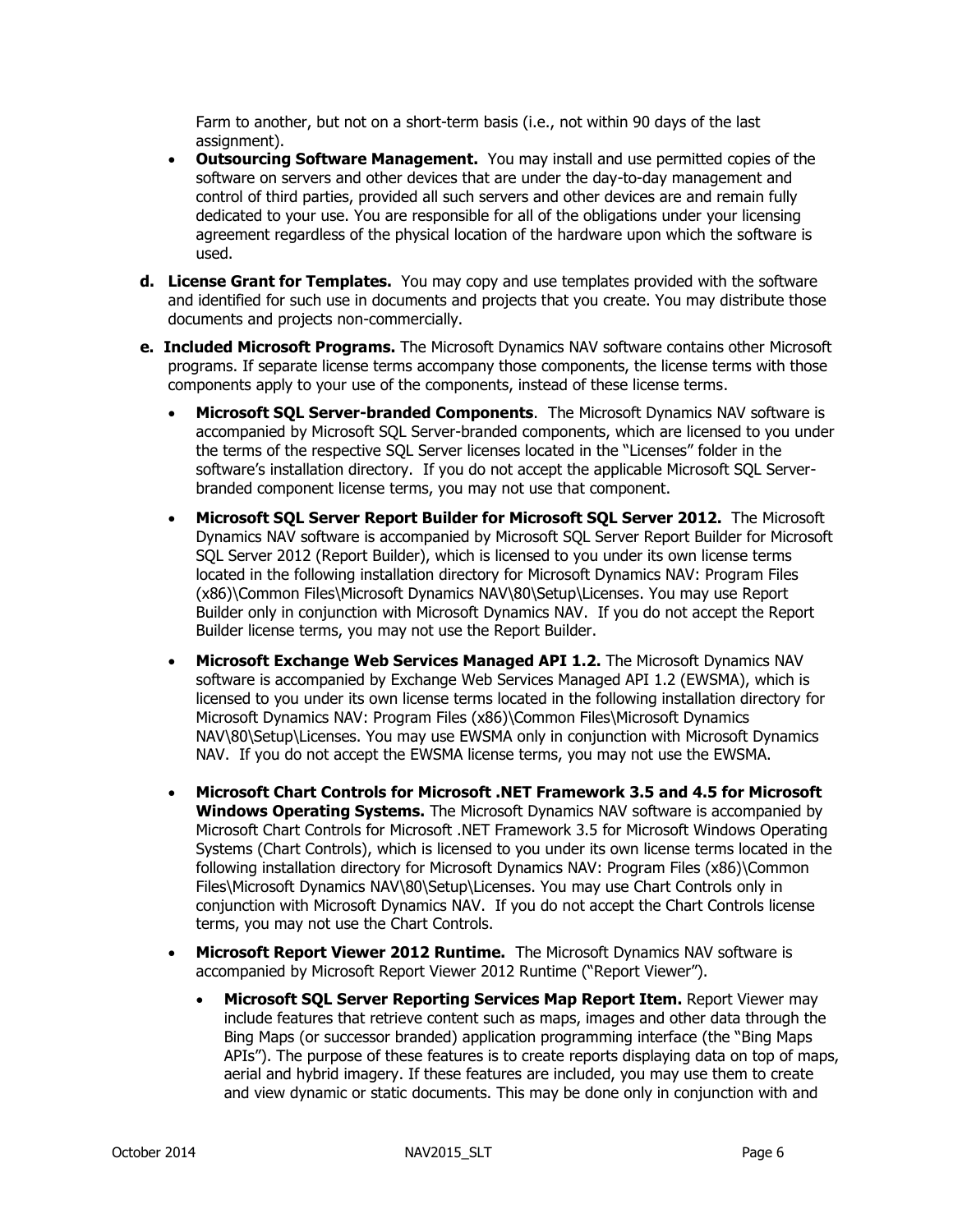through methods and means of access integrated in the supplement. You may not otherwise copy, store, archive, or create a database of the content available through the Bing Maps APIs. You may not use the following for any purpose even if they are available through the Bing Maps APIs:

- Bing Maps APIs to provide sensor based guidance/routing, or
- any Road Traffic Data or Bird's Eye Imagery (or associated metadata).

Your use of the Bing Maps APIs and associated content is also subject to the additional terms and conditions at go.microsoft.com/fwlink/?LinkId=21969.

 **Microsoft Programs that include Distributable Code.** Report Viewer and Microsoft Token Validation Extensions for Microsoft .NET Framework 4.5 ("Token Validation Extensions") may include code that you are permitted to distribute in programs you develop ("**Distributable Code**") if you comply with the terms below.

#### **a. Right to Use and Distribute.**

- you may copy and distribute the object code form of the Distributable Code in programs you develop; and
- you may permit distributors of your programs to copy and distribute the Distributable Code as part of those programs.
- **b. Distribution Requirements.** For any Distributable Code you distribute, you must
	- add significant primary functionality to it in your programs;
	- for any Distributable Code having a filename extension of .lib, distribute only the results of running such Distributable Code through a linker with your program;
	- distribute Distributable Code included in a setup program only as part of that setup program without modification;
	- require distributors and external end users to agree to license terms that protect the Distributable Code at least as much as this agreement;
	- display your valid copyright notice on your programs; and
	- indemnify, defend, and hold harmless Microsoft from any claims, including attorneys' fees, related to the distribution or use of your programs.
- **c. Distribution Restrictions.** You may not
	- alter any copyright, trademark or patent notice in the Distributable Code;
	- use Microsoft's trademarks in your programs' names or in a way that suggests your programs come from or are endorsed by Microsoft;
	- distribute Distributable Code to run on a platform other than the Windows platform;
	- include Distributable Code in malicious, deceptive or unlawful programs; or
	- modify or distribute the source code of any Distributable Code so that any part of it becomes subject to an Excluded License. An Excluded License is one that requires, as a condition of use, modification or distribution, that the code be disclosed or distributed in source code form; or others have the right to modify it.
- **f. Modification Disclaimer.** You may modify the software only as necessary to use it for your internal business purposes if you received it in source code form or you or any third party acting on your behalf have licensed tools from Microsoft that allow you or that third party to modify the software's object code. You agree that Microsoft is not responsible for any problems that result from modifications made by you, a partner, or any other third party acting on your behalf, or any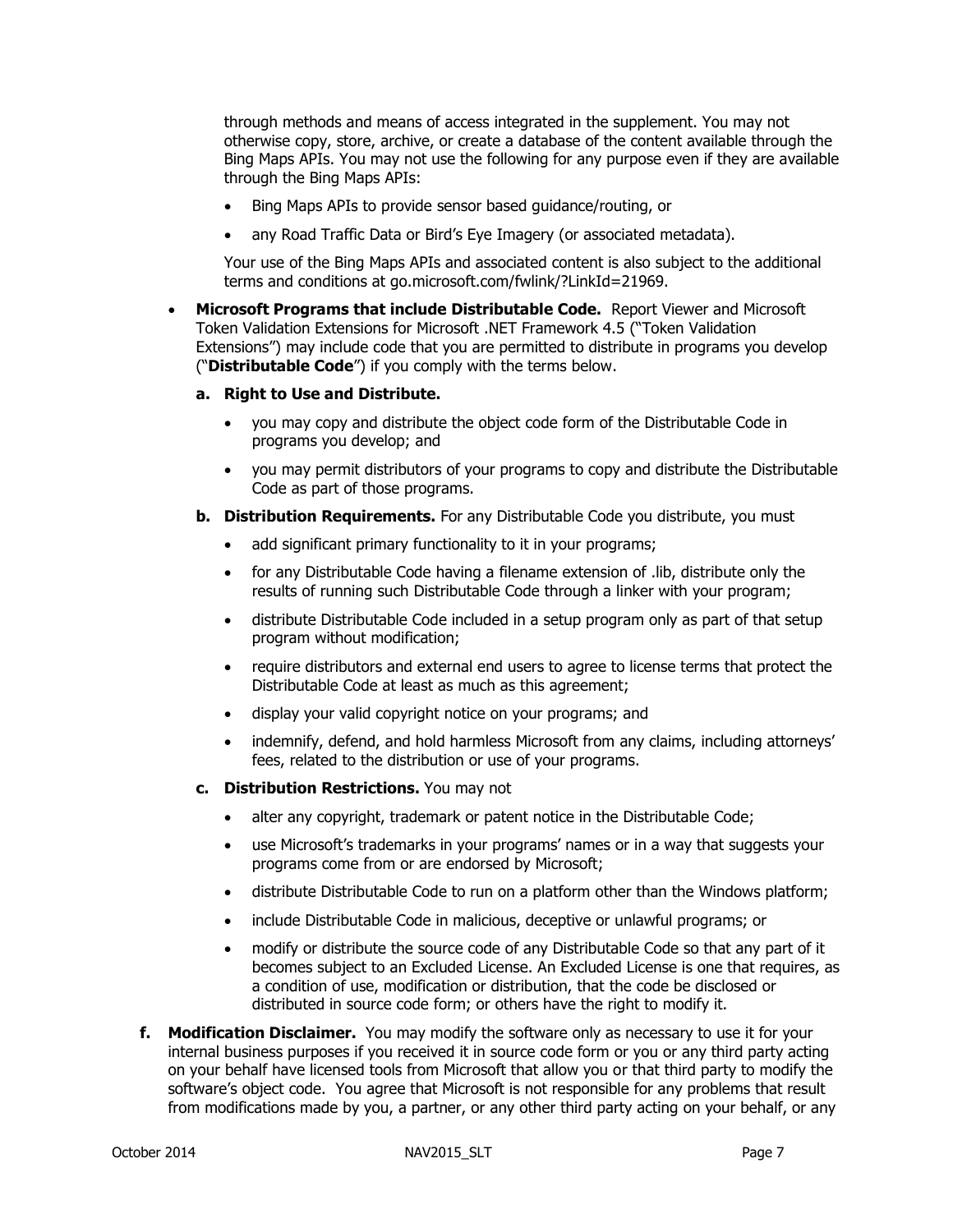problems that are caused by third party hardware or software. Microsoft does not, and will not have any obligation to, provide technical or other support for any modifications to the software made by you, by a partner or by any other third party. Microsoft does not make any representation, endorsement, guarantee or assurance of the suitability of the software for your business, the suitability of the partner or any other third party to create modifications or to implement the modifications or the software, or that any modification created, implemented, supported and/or serviced by, for or on behalf of you or any third party will meet your business needs or operate successfully with the software. Microsoft and its partners are independent entities and Microsoft is not liable for nor bound by any acts of such business partners.

- **g. Fictitious Data.** The uniform resource locators (URLs), addresses, names of individuals, companies, cities, states, and other items depicted and referenced in Microsoft material are fictitious in nature. They are provided as examples and illustrations only. No real association or connection is intended or should be inferred.
- **h. Complex Software.** The software is complex computer software. Its performance will vary depending on your hardware platform, software interactions, the configuration of the software and other factors. The software is neither fault tolerant nor free from errors, conflicts or interruptions.
- **i. Third Party Notices.** The software may include third party material (i.e., code or documentation) that Microsoft licenses to you under this agreement. Notices, if any, for the third party material are included for your information only.
- **j. Additional Functionality.** Microsoft may provide additional functionality for the software. Other license terms and fees may apply.
- **8. INTERNET-BASED SERVICES.** Microsoft provides Internet-based services with the software. Microsoft may change or cancel them at any time. This section does not apply to the subscription validation terms above.
	- **a. Consent for Internet-Based Services.** Certain features in the software may connect to Microsoft or third party service provider computer systems over the Internet. In some cases, you will not receive a separate notice when they connect. You may switch off these features or not use them. For more information about these features, see the software documentation. By using these features, you consent to the transmission of this information.
	- **b. Computer Information.** Certain features in the software use Internet protocols, which send to the appropriate systems computer information, such as your Internet protocol address, the type of operating system, browser, name and version of the software you are using, and the language code of the device where you installed the software. Microsoft uses this information to make the Internet-based services available to you. Some of these features include, but are not limited to,
		- **Web Content Features.** Features in the software can retrieve related content from Microsoft and provide it to you. To provide the content, these features send to Microsoft the type of operating system, name and version of the software you are using, and the type of browser and language code of the device where you installed the software. Examples of these features are clip art, templates, online training, online assistance and Appshelp. You may choose not to use these web content features.
	- **c. Use of Information.** Microsoft may use the device information, error reports, and malware reports to improve our software and services. We may also share it with others, such as hardware and software vendors. They may use the information to improve how their products run with Microsoft software.
	- **d. Misuse of Internet-based Services.** You may not use these services in any way that could harm them or impair anyone else's use of them. You may not use the services to try to gain unauthorized access to any service, data, account or network by any means.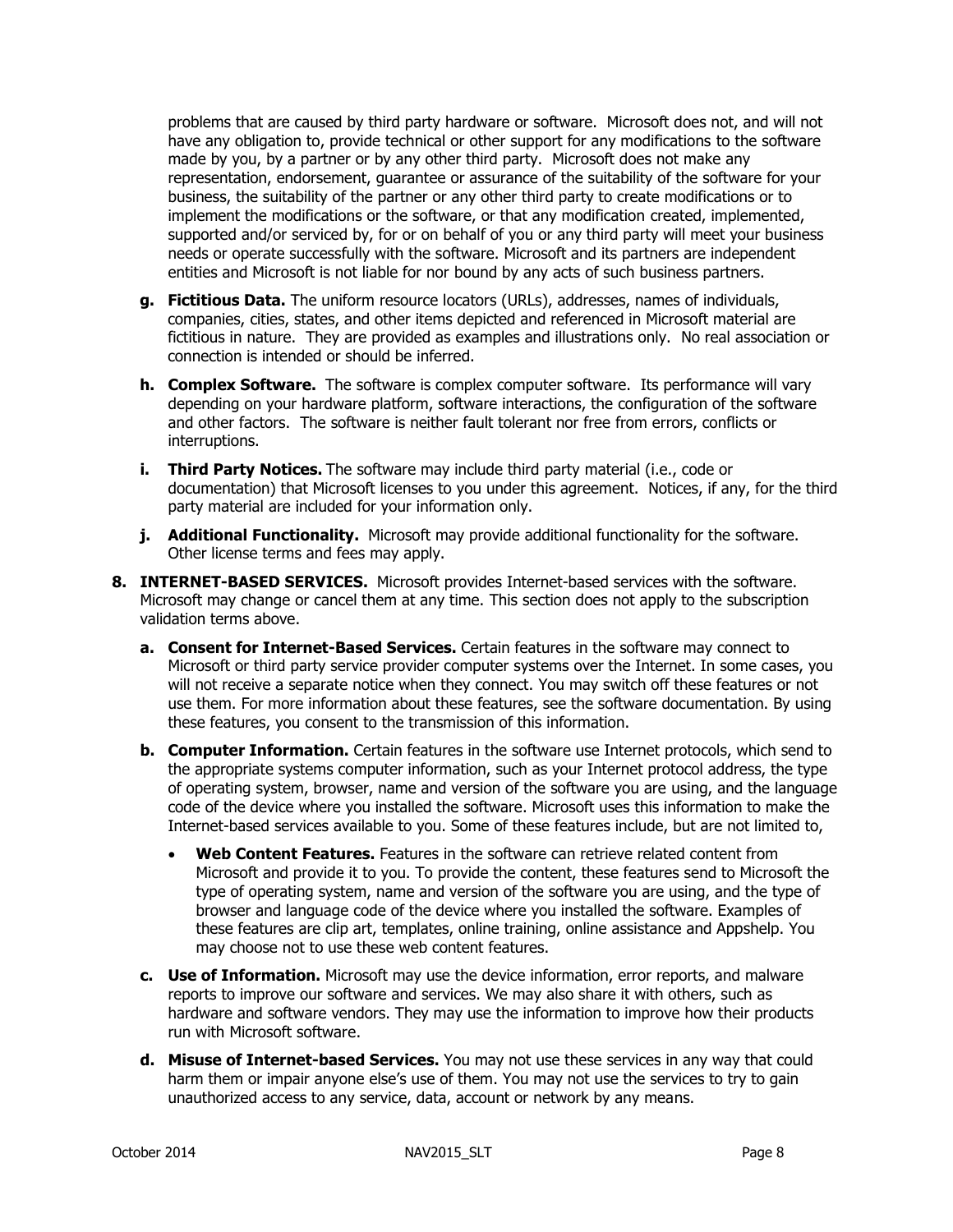- **9. PRODUCT / LICENSE KEYS.** The software requires a key to run or access it. A key may only be used to run or access the particular version of the software for which it was issued. You are responsible for the use of keys assigned to you. You must not duplicate or share the keys with third parties.
- **10. BENCHMARK TESTING.** You must obtain Microsoft's prior written approval to disclose to a third party the results of any benchmark test of the software.
- **11. SCOPE OF LICENSE.** The software is licensed, not sold. This agreement only gives you some rights to use the software. Microsoft reserves all other rights. Unless applicable law or a separate written contract with Microsoft gives you more rights despite this limitation, you may use the software only as expressly permitted in this agreement. In doing so, you must comply with any technical limitations in the software that only allow you to use it in certain ways. You may only use the software for your internal business purposes. You may not
	- work around any technical limitations in the software;
	- reverse engineer, decompile or disassemble the software, except and only to the extent that applicable law expressly permits, despite this limitation;
	- circumvent the validation functions of the software;
	- publish the software for others to copy;
	- rent, lease or lend the software; or
	- use the software for commercial software hosting services.

Your rights to use the software may be revoked if you do not comply with the terms of this agreement. Rights to access the software do not give you any right to implement Microsoft patents or other Microsoft intellectual property in software or devices that access the server.

- **12. BACKUP COPY.** You may make multiple copies of the software for backup, development and testing purposes, so long as such copies are not used in production and the development or testing is for your internal business purpose only. Your backup copies may be hosted by a third party on your behalf as provided in Section 7.b.
- **13. FAIL-OVER RIGHTS.** In addition to your use of the software under Section 3 above, you may run a single passive fail-over of your ERP solution that will only be used or accessed for temporary support when the primary ERP solution is unavailable.
- **14. LICENSE TRANSFER.** You may not transfer the software without Microsoft's prior written consent. If permitted, there may be additional charges for transferring the software to a third party.
- **15. DOCUMENTATION.** Any person that has valid access to your computer or internal network may copy and use the documentation for your internal, reference purposes.
- **16. DOWNGRADE.** You have no rights to use earlier versions of the software under this license and Microsoft is not obligated to supply earlier versions to you.
- **17. EXPORT RESTRICTIONS.** The software is subject to United States export laws and regulations. You must comply with all domestic and international export laws and regulations that apply to the software. These laws include restrictions on destinations, end users and end use. For additional information, see www.microsoft.com/exporting.
- 18. **SUPPORT SERVICES.** Microsoft provides support services for the software as described at http://www.microsoft.com/dynamics/customer/en-us/service-plans.aspx.
- **19. LOCALIZATION AND TRANSLATION.** Microsoft provides certain localizations and translations for the software as described at go.microsoft.com/fwlink/?LinkID=317718.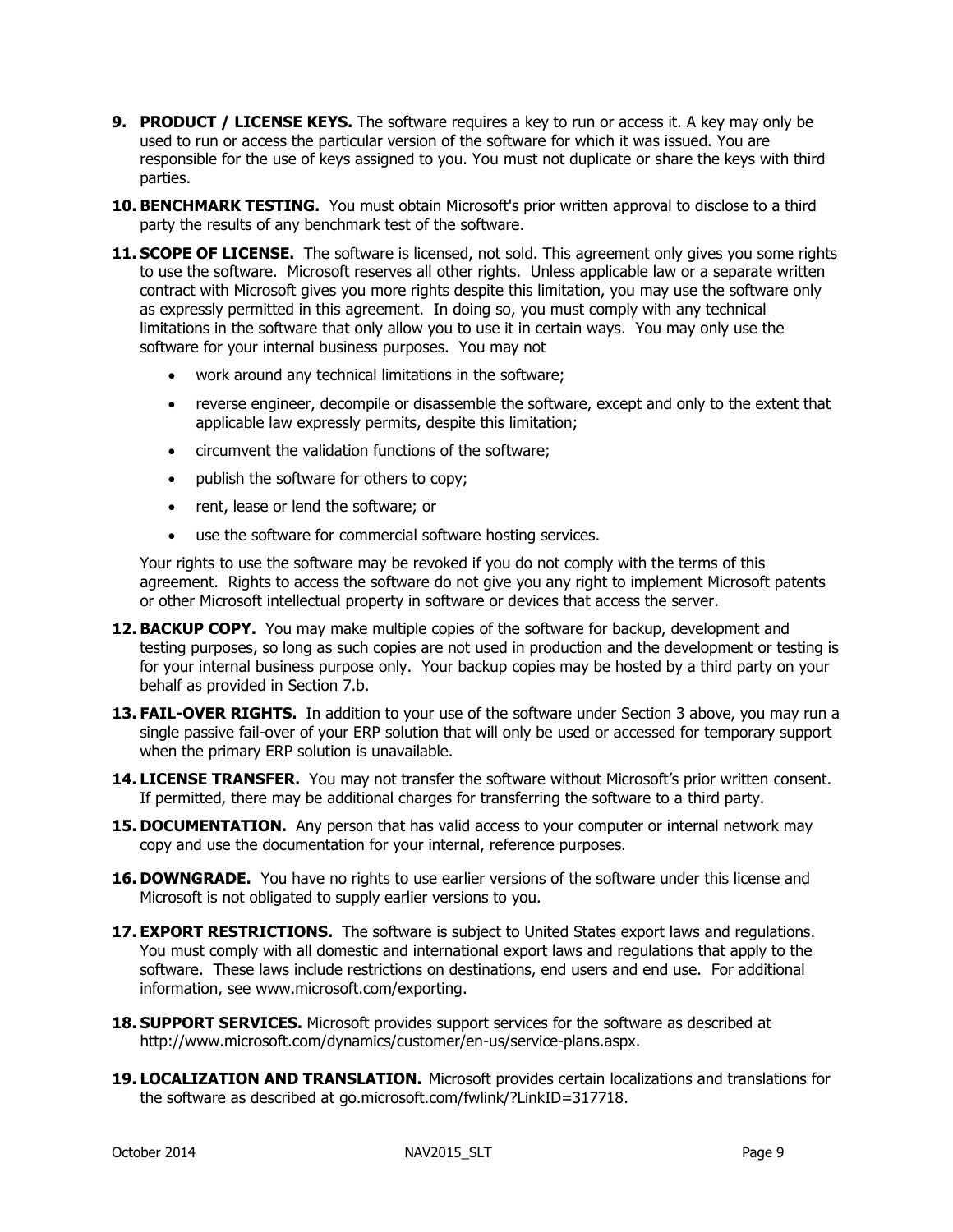**20. ENTIRE AGREEMENT.** This agreement (including the warranty below), and the terms for supplements, updates, Internet-based services and support services that you use are the entire agreement for the software and support services.

### **21. APPLICABLE LAW.**

- **a. United States.** If you acquired the software in the United States, Washington state law governs the interpretation of this agreement and applies to claims for breach of it, regardless of conflict of laws principles. The laws of the state where you are located govern all other claims, including claims under state consumer protection laws, unfair competition laws, and in tort.
- **b. Outside the United States.** If you acquired the software in any other country, the laws of that country apply.
- **c. Attorneys' Fees and Costs.** If you or Microsoft files a lawsuit, brings an action or otherwise pursues a claim against the other in connection with or arising out of this agreement or the software, the prevailing party will be entitled to recover its reasonable attorneys' fees, costs and other expenses (including any appeal).
- **22. LEGAL EFFECT.** This agreement describes certain legal rights. You may have other rights under the laws of your state or country. You may also have rights with respect to the party from whom you acquired the software. This agreement does not change your rights under the laws of your state or country if the laws of your state or country do not permit it to do so.
- **23. DEFENSE OF INFRINGEMENT AND MISAPPROPRIATION CLAIMS.** Microsoft will defend you against any claims made by an unaffiliated third party that the software infringes its patent, copyright or trademark or misappropriates its trade secret, and will pay the amount of any resulting adverse final judgment (or settlement to which Microsoft consents).

You must notify us promptly in writing of the claim and give us sole control over its defense or settlement. You agree to provide us with reasonable assistance in defending the claim, and Microsoft will reimburse you for reasonable out of pocket expenses that you incur in providing that assistance. The terms "misappropriation" and "trade secret" are used as defined in the Uniform Trade Secrets Act, except in the case of claims arising outside the United States, in which case "trade secret" will mean "undisclosed information" as described in Article 39.2 of the TRIPs agreement and "misappropriation" will mean intentionally unlawful use.

Our obligations will not apply to the extent that the claim or adverse final judgment is based on (i) your use of the software after Microsoft notifies you to discontinue use due to such a claim; (ii) your combining the software with a non-Microsoft product (hardware, software or service), data or business process including third party add-ons or programs; (iii) damages attributable to the value of the use of a non-Microsoft product, data or business process; (iv) your altering or modifying the software, including any modifications by third parties; (v) your distribution of the software to, or its use for the benefit of, any third party; (vi) your use of Microsoft trademark(s) without express written consent to do so; or (vii) for any trade secret claim, your acquiring a trade secret (a) through improper means; (b) under circumstances giving rise to a duty to maintain its secrecy or limit its use; or (c) from a person (other than Microsoft or its affiliates) who owed to the party asserting the claim a duty to maintain the secrecy or limit the use of the trade secret. You will reimburse us for any costs or damages that result from these actions.

If Microsoft receives information concerning an infringement or misappropriation claim related to the software, Microsoft may, at its expense and without obligation to do so, either (i) procure for you the right to continue to run the software, or (ii) modify the software or replace it with a functional equivalent, to make it non-infringing, in which case you will stop running the software immediately. If, as a result of an infringement or misappropriation claim, your use of the software is enjoined by a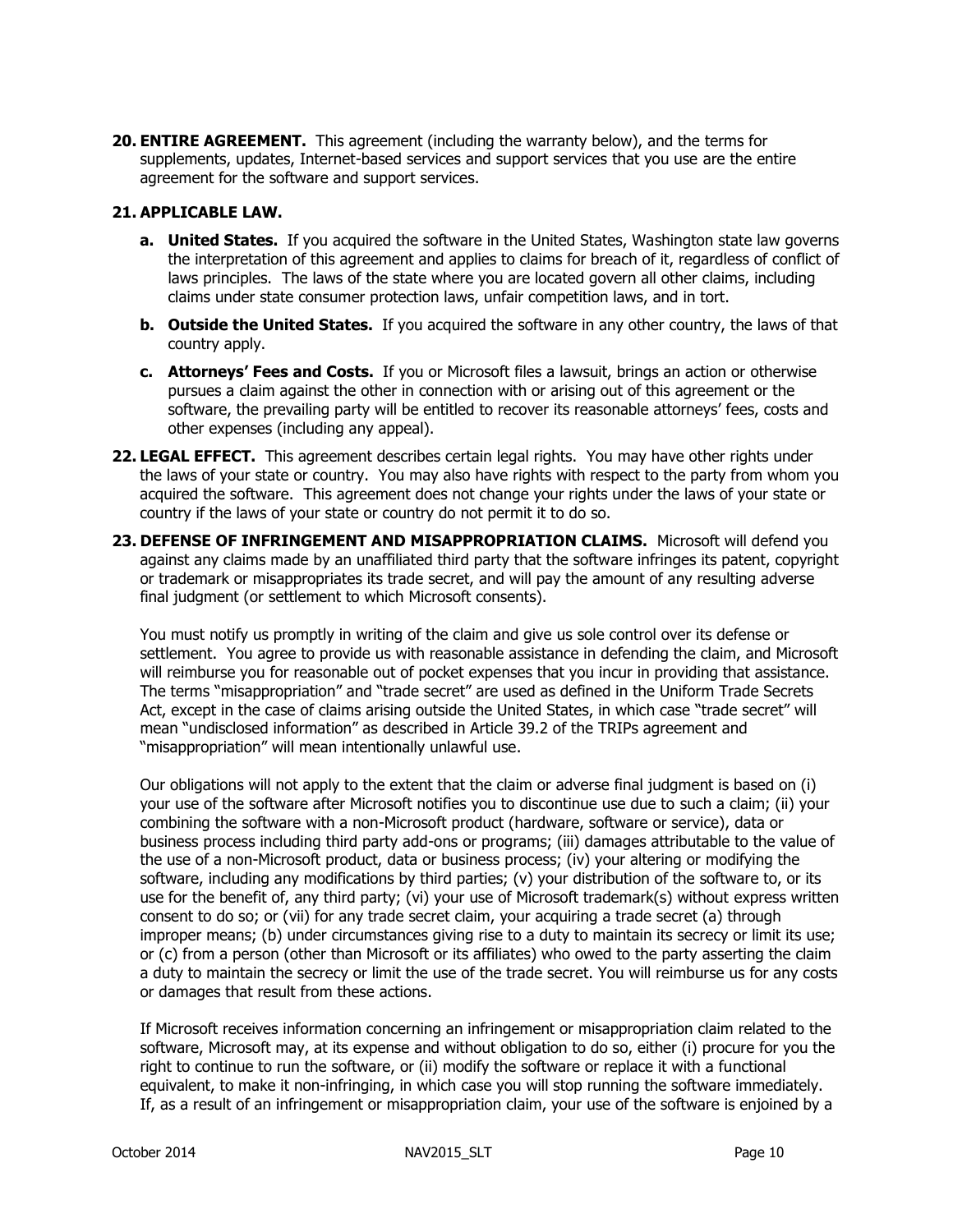court of competent jurisdiction, Microsoft will, at its option, either procure the right to continue its use, replace it with a functional equivalent, modify it to make it non-infringing, or refund the amount paid and terminate this license.

If any other type of third party claim is brought against you regarding Microsoft's intellectual property, you must notify us promptly in writing. Microsoft may, at its option, choose to treat these claims as being covered by this section. This Section 23 provides your exclusive remedy for third party copyright, patent or trademark infringement and trade secret misappropriation claims.

### **24. LIMITATION ON AND EXCLUSION OF DAMAGES. You can recover from Microsoft and its suppliers only direct damages up to the amount you paid for the software except for claims covered by Section 23. You cannot recover any other damages, including consequential, lost profits, special, indirect or incidental damages.**

This limitation applies to

- anything related to the: (i) software, (ii) services, (iii) content (including code) on any third party Internet sites, or (iv) third party materials; and
- claims for breach of contract, breach of warranty, guarantee or condition, strict liability, negligence, loss of data, damage to records or data, loss of goodwill, loss as a consequence of a business interruption or any other tort to the extent permitted by applicable law.

It also applies even if

- repair, replacement or a refund for the software does not fully compensate you for any losses; or
- Microsoft knew or should have known about the possibility of the damages.

Some states do not allow the exclusion or limitation of incidental or consequential damages, so the above limitation or exclusion may not apply to you. They also may not apply to you because your country may not allow the exclusion or limitation of incidental, consequential or other damages.

### **25. VERIFYING COMPLIANCE.**

- **a. Right to verify compliance.** You are required to keep records (including proof of purchase) relating to the software you use under this agreement. Microsoft has the right to verify compliance with this agreement, at Microsoft's expense. You agree to provide reasonable cooperation in the event of a compliance audit, including by allowing Microsoft, on request, to access the usage report as a tool in conducting the audit.
- **b.** Verification process and limitations. To verify compliance with the terms of this Agreement, Microsoft will engage an independent accountant from an internationally recognized public accounting firm, which will be subject to a confidentiality obligation. Verification will take place upon not fewer than 30 days' notice, during normal business hours and in a manner that does not interfere unreasonably with your operations. As an alternative, Microsoft can require you to complete Microsoft's self-audit questionnaire relating to the software you use under this agreement, but reserves the right to use a verification process as set out above.
- **c. Verification frequency.** If Microsoft undertakes verification and does not find material unlicensed use (license shortage of 5% or more), then Microsoft will not undertake another verification of the same entity for at least one year.
- **d. Use of Results.** Microsoft and Microsoft's auditors will use the information obtained in compliance verification only to enforce Microsoft's rights and to determine whether you are in compliance with the terms of this agreement. By invoking the rights and procedures described above, Microsoft does not waive its rights to enforce this agreement or to protect its intellectual property by any other means permitted by law.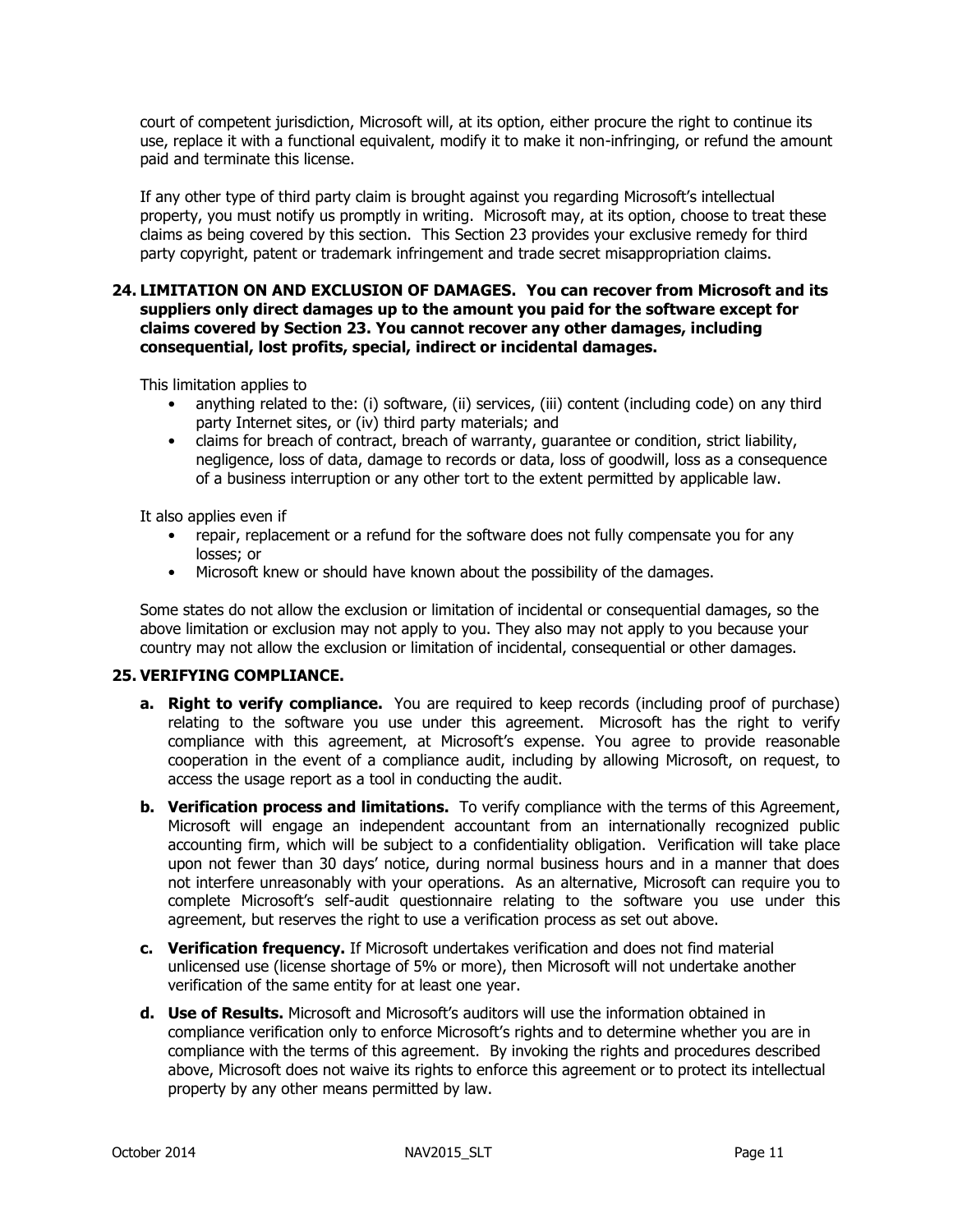**e. Remedies for non-compliance.** If verification or self-audit reveals any unlicensed use, you must promptly order sufficient licenses to cover your use. If material unlicensed use is found, you must reimburse Microsoft for the costs Microsoft has incurred in verification and acquire the necessary additional licenses at single retail license cost within 30 days.

#### **\*\*\*\*\*\*\*\*\*\*\*\*\*\*\*\*\*\*\*\*\*\*\*\*\*\*\*\*\*\*\*\*\*\*\*\*\*\*\*\*\*\*\*\*\*\*\*\*\*\*\*\*\*\*\*\*\*\*\*\*\*\*\*\*\*\*\*\*\*\*\*\*\***

#### **LIMITED WARRANTY**

**A. LIMITED WARRANTY.** If you follow the instructions, the software will perform substantially as described in the Microsoft materials that you receive in or with the software.

References to "limited warranty" are references to the express warranty provided by Microsoft. This warranty is given in addition to other rights and remedies you may have under law, including your rights and remedies in accordance with the statutory guarantees under local Consumer Law.

**B. TERM OF WARRANTY; WARRANTY RECIPIENT; LENGTH OF ANY IMPLIED WARRANTIES. The limited warranty covers the software for one year after acquired by the first user. If you receive supplements, updates, or replacement software during that year, they will be covered for the remainder of the warranty or 30 days, whichever is longer.** If the first user transfers the software, the remainder of the warranty will apply to the recipient.

**To the extent permitted by law, any implied warranties, guarantees or conditions last only during the term of the limited warranty.** Some states do not allow limitations on how long an implied warranty lasts, so these limitations may not apply to you. They also might not apply to you because some countries may not allow limitations on how long an implied warranty, guarantee or condition lasts.

- **C. EXCLUSIONS FROM WARRANTY.** This warranty does not cover problems caused by your acts (or failures to act), the acts of others, or events beyond Microsoft's reasonable control.
- **D. REMEDY FOR BREACH OF WARRANTY. Microsoft will repair or replace the software at no charge. If Microsoft cannot repair or replace it, Microsoft will refund the amount shown on your receipt for the software. It will also repair or replace supplements, updates and replacement software at no charge. If Microsoft cannot repair or replace them, it will refund the amount you paid for them, if any. You must uninstall the software and return any media and other associated materials to Microsoft with proof of purchase to obtain a refund. These are your only remedies for breach of the limited warranty.**
- **E. CONSUMER RIGHTS NOT AFFECTED. You may have additional consumer rights under your local laws, which this agreement cannot change.**
- **F. WARRANTY PROCEDURES.** You need proof of purchase for warranty service.
	- **1. United States and Canada.** For warranty service or information about how to obtain a refund for software acquired in the United States and Canada, contact Microsoft at
		- (800) MICROSOFT;
		- Microsoft Customer Service and Support, One Microsoft Way, Redmond, WA 98052-6399; or
		- visit www.microsoft.com/info/nareturns.htm.
	- **2. Europe, Middle East and Africa.** If you acquired the software in Europe, the Middle East or Africa, Microsoft Ireland Operations Limited makes this limited warranty. To make a claim under this warranty, you should contact either
		- Microsoft Ireland Operations Limited, Customer Care Centre, Atrium Building Block B, Carmanhall Road, Sandyford Industrial Estate, Dublin 18, Ireland; or